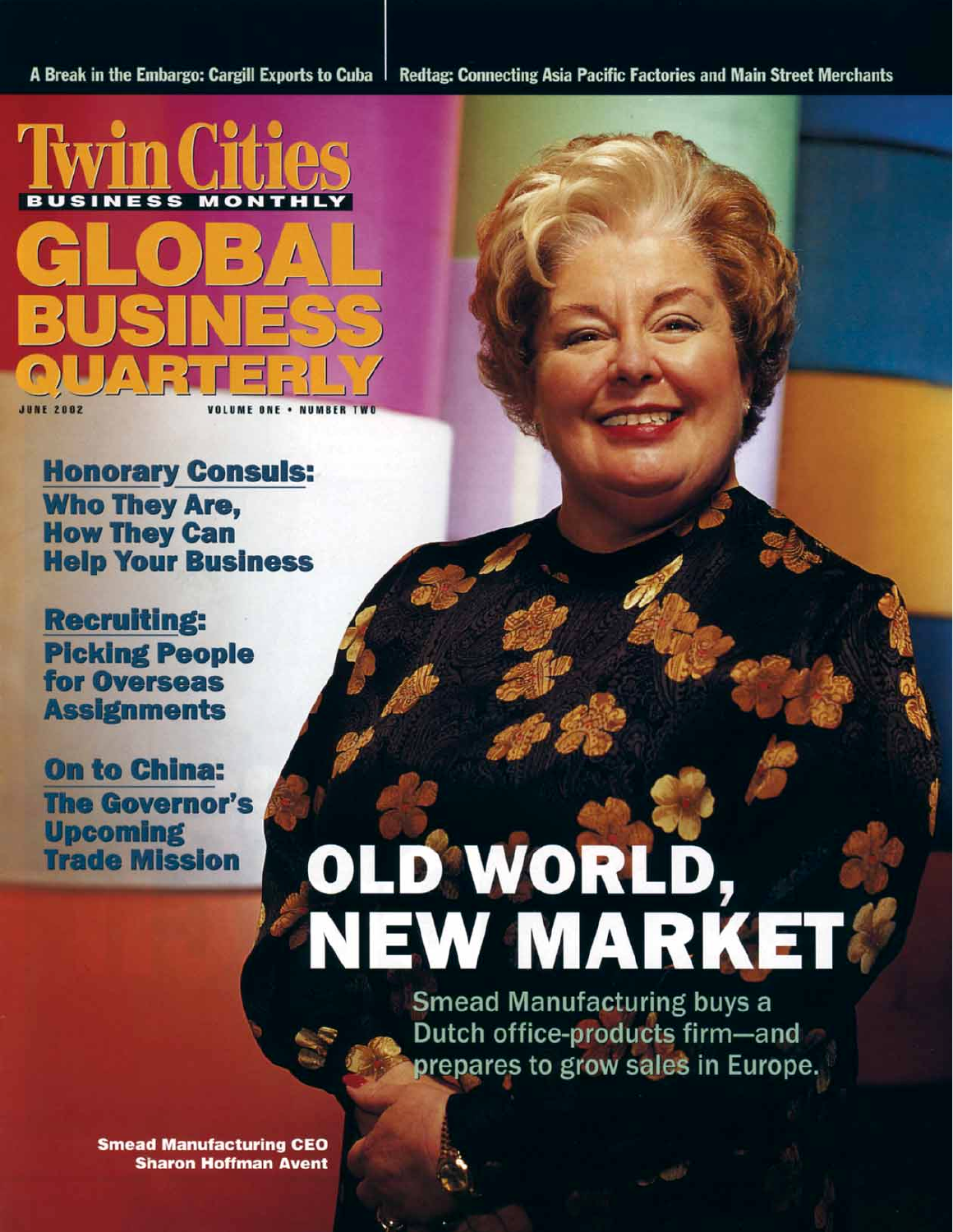**Smead CEO Sharon Hoffman Avent says** that as American officeproducts retailers expand their businesses to **Europe, they're looking** for suppliers who are willing to grow there, too.

## **Coing**<br>Dutch Ù

Acquiring a firm in the Netherlands has given Smead Manufacturing a global reach. It's also positioned Smead for survival in the office-products industry.

By JOEL HOEKSTRA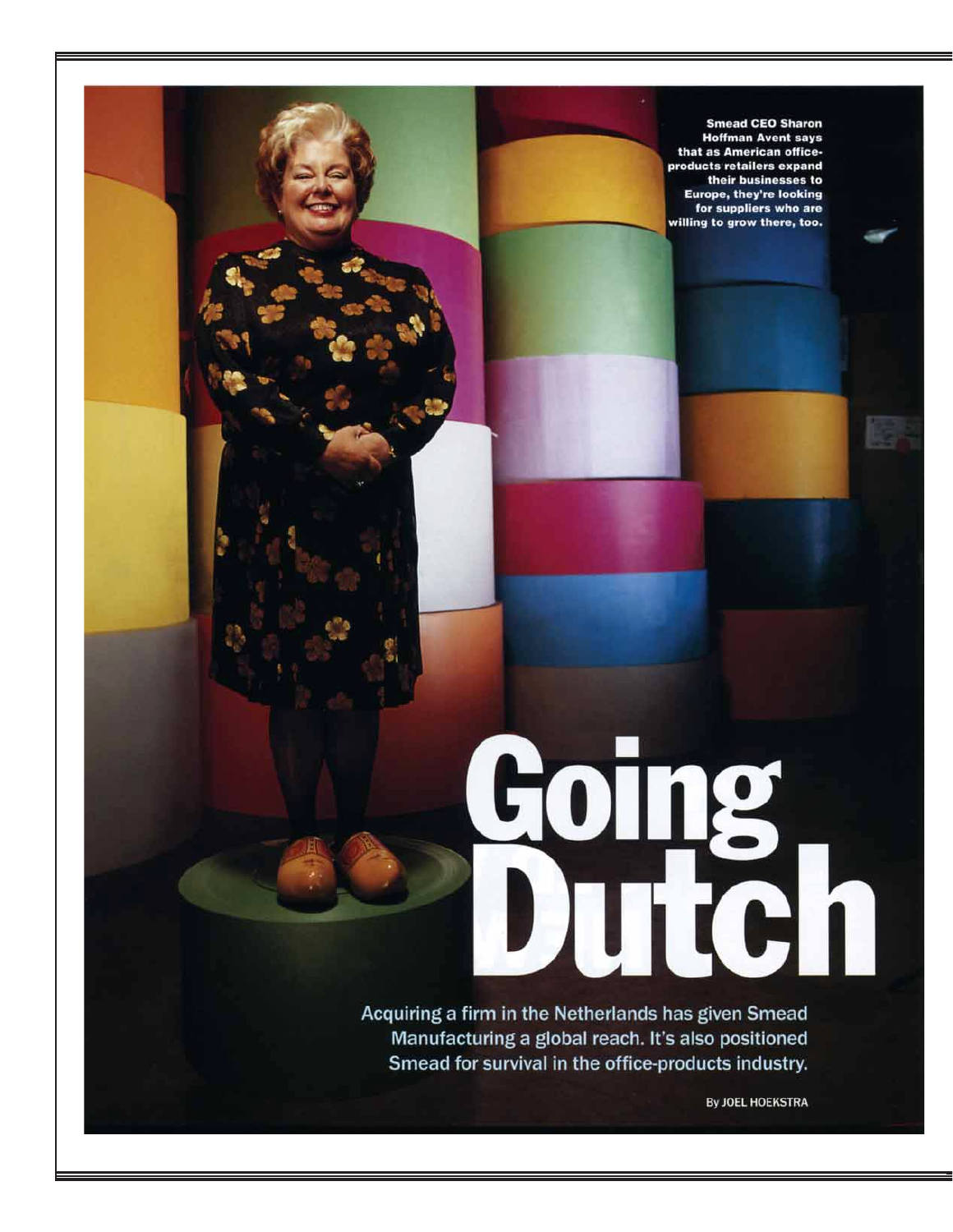Re'd worn worker of the and strong coffee. By prepared Share Avent for *groene haringen.* he'd worn wooden shoes. She'd swilled Dutch gin. She'd drunk hundreds of cups of strong coffee. But nothing had prepared Sharon Hoffman

As president and CEO of Hastingsbased Smead Manufacturing Company, Avent had encountered numerous cultural oddities in the eight months it took her company to complete an acquisition of the Atlanta Group, a Dutch office products firm. She'd learned to laugh at her misunderstandings, and taught herself to chat a bit before getting down to business. But even so, Avent wasn't ready for the Dutch treat offered to her following a groundbreaking ceremony for a new manufacturing facility in late 1998, just a few months after Smead sealed the deal absorbing Atlanta.

"I'll be honest with you," Avent says. ìWhen they brought out the raw herring, I had a little bit of a problem. But I learned that I could do just about anything."

There's been no sour aftertaste to Smead's investment, however. Four years after the Dutch acquisition, the privately held Minnesota company is approaching  $$500$  million in annual revenue — nearly one-fifth of those sales generated by Atlanta. With three manufacturing facilities in eastern Holland and subsidiary offices in Belgium, France, Switzerland, Germany, Austria, Spain and the United Kingdom, the Atlanta Group has given Smead a substantial foothold in the European market. And that has helped Smead win or expand contracts with such major office-products retailers as Viking and Staples.

### **FROM PARTNERSHIP TO PURCHASING**

Expansion abroad has proved vital for a company like Smead. In recent years, the American office-products market has seen a glut of competition among producers, even as the wholesale and retail network has consolidated. Big-box retailers, such as Office Depot and Corporate Express, now dominate sales. And as smaller retailers are squeezed out, Smead has seen its network of wholesale distributors shrink from roughly 2,500 to 1,000 during the past decade. At the same time, Smead's sales have continued to grow, dropping off only in recent months. In April, workers at the Hastings plant opted for Fridays off with partial pay to avoid a layoff of several dozen employees.

Such sea changes in the market were foreseeable already in the mid-1990s, prompting Smead to take a hard look at its own future. "We could see the consolidation in the American market," Avent says. "And we could see that this market was overflowing with product, and we really didn't need to expand any more here. The opportunities were outside the United States."

in partnerships: Most companies he met with wanted to sell outright. And while they shared a common tongue that would facilitate business, none of the British firms has a presence outside of the  $U.K.$ one of Smead's primary criteria.

So Fasbender shifted his focus to the continent, where his partnership proposals were warmly received by a company about which he knew little. The Atlanta Group, a 350-employee business with roughly \$70 million in annual sales, had much in common with Smead: Both had begun as family-owned businesses (Smead remains one; Atlanta was sold to investment bankers in 1989) and both marketed their products to wholesalers. What's more, Atlanta had seven satellite

## "We were going to be the **Northwest Airlines–KLM of the office-products** industry," says Smead's David Fasbender

In particular, they were in Europe. Europe was where most of the established American retailers were making inroads. And once they'd jumped the pond, those retailers often preferred working with American suppliers that had European operations over hammering out new relationships with unfamiliar European suppliers. Established relationships were easier to manage, and at least one of Smead's American customers made it clear that its future business would likely go to a manufacturer with overseas capabilities.

So in 1997, Smead went looking for a European partner. Outright acquisition wasn't the aim. "We were going to be the Northwest Airlines-KLM of the officeproducts industry," says David Fasbender, Smead's senior vice president of sales and marketing and the executive charged with making a match. "We were going to form an association with someone overseas because that would get us into the market much quicker and, we felt, would serve our largest customers' needs."

Fasbender began with a trip to the U.K. But the English weren't much interested

offices outside of the Netherlands and distribution points in more than 50 countries. It also had products that complemented Smead's: Atlanta's headquarters plant in Hoogezand produced suspension files, folders, and business forms; a factory in Coevorden made metal products, such as office trolleys, sorting racks, drawer cabinets, and wastepaper bins; and a plastic injection-molding facility in Reuver churned out stacking units and diskette storage boxes. Smead's output, by contrast, was limited to paper products.

The pair seemed headed toward partnership, then found themselves warming to the idea of a sale. Hiring a consultant from KPMG, they set about gathering material from all of the eight countries where Atlanta does business. Translating documents, gathering figures, and putting a price tag Atlanta's various facilities took eight months, but it August 1998, Smead purchased Atlanta's operation for an undisclosed price. (Smead financed the deal with cash and a loan that has since been repaid.)